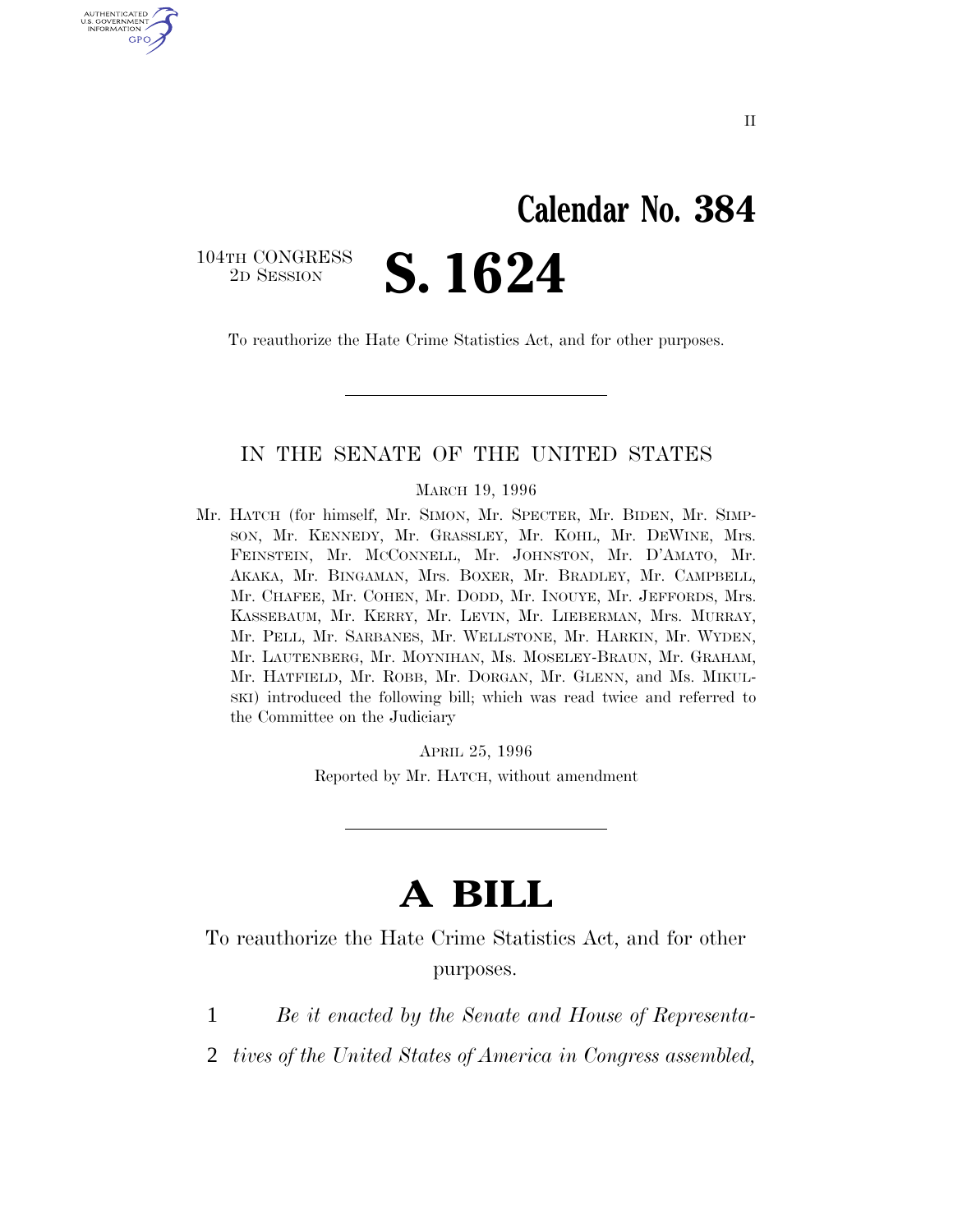#### **SECTION 1. REAUTHORIZATION.**

 The first section of the Hate Crime Statistics Act (28 U.S.C. 534 note) is amended—

 (1) in subsection (b), by striking ''for the cal- endar year 1990 and each of the succeeding 4 cal- endar years'' and inserting ''for each calendar year''; and

 (2) in subsection (c), by striking ''through fiscal year 1994''.